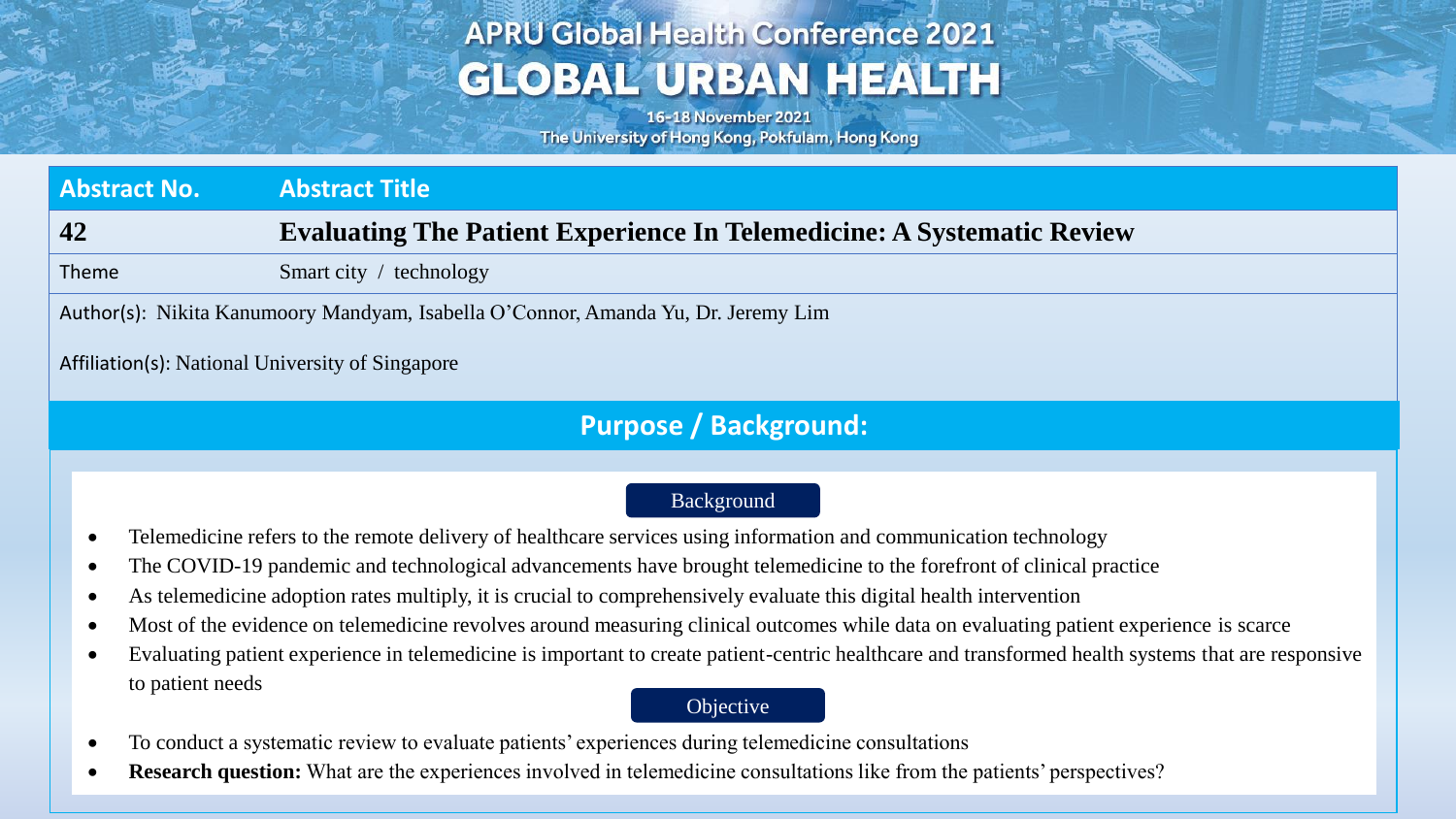### **APRU Global Health Conference 2021 GLOBAL URBAN HEALTH**

16-18 November 2021 The University of Hong Kong, Pokfulam, Hong Kong

**Abstract No. Abstract Title 42 Evaluating The Patient Experience In Telemedicine: A Systematic Review Methods: Databases:** PubMed, Scopus, CINAHL, grey literature **Main Keywords:** telemedicine, teleconsultation, patient experience, patient satisfaction Inclusion Criteria: telemedicine consultations described as encounters that are between patient and doctor, conducted via video or voice, synchronous, and pertaining to provision of medical services; specific focus on patient experience; June 2011 to June 2021; human adults; English **Number of Articles Identified:** 19 **Analysis of Results:** thematic synthesis

#### Figure 1: Characteristics of Included Studies Patient Satisfaction ( $N = 6$ ) Patient Experience ( $N = 5$ ) Facilitators & Barriers of Telemedicine Use  $(N = 8)$ Primary Outcomes Video Consultation ( $N = 15$ ) Phone Consultation  $(N = 2)$ Both  $(N = 2)$ Mode of Telemedicine Chronic Conditions  $(N = 10)$ Acute Conditions ( $N = 4$ ) Mental Health Issues ( $N = 3$ ) Administrative Episodes ( $N = 2$ ) Reason for Consultation **Results:**